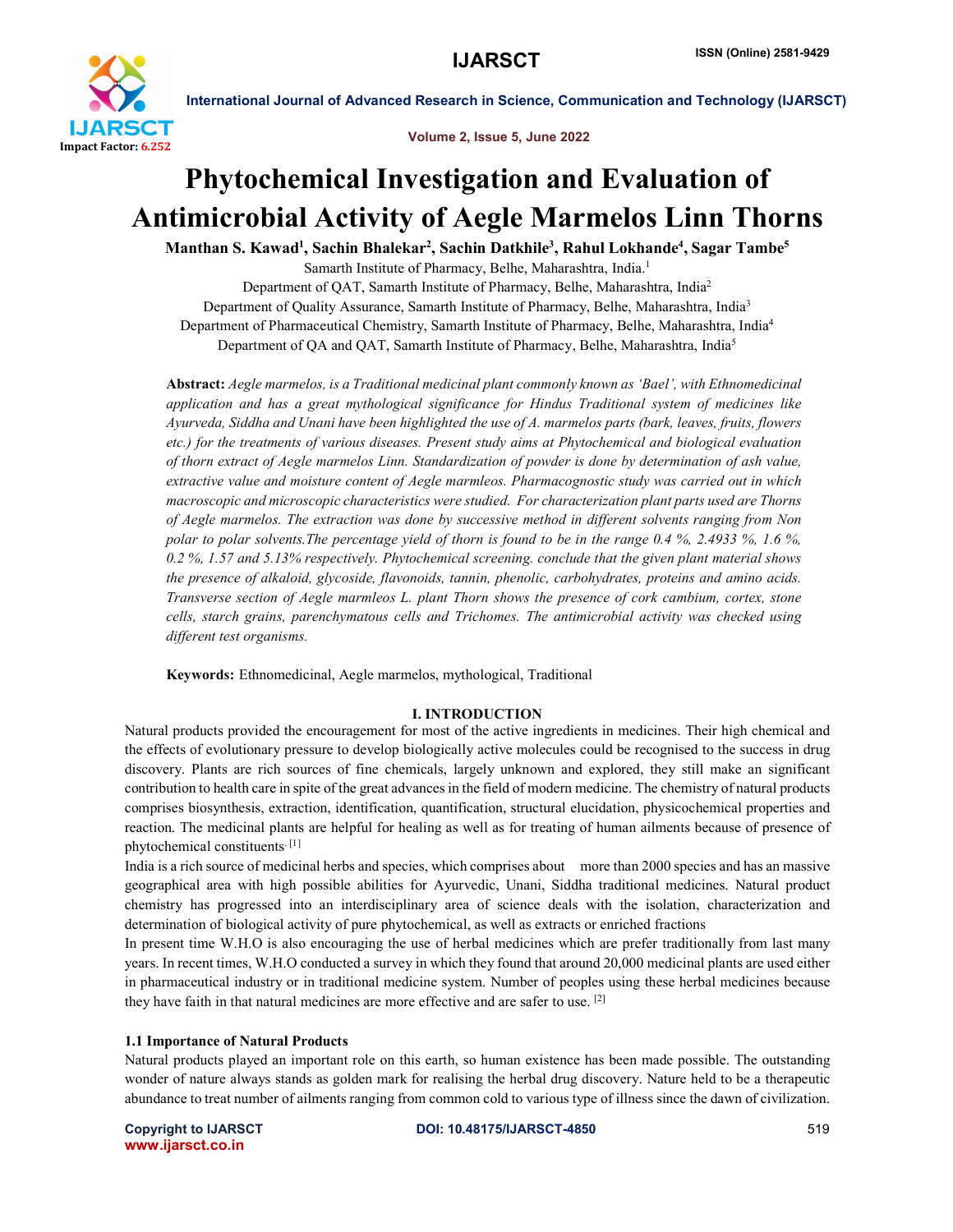

### Volume 2, Issue 5, June 2022

Natural products are playing vital role in drug discovery program of the pharmaceutical industry and various research organisations. Plants have been used for medicinal purpose through history and cultures and even across species a majority of the world still trusts heavily on natural products as herbal remedies for their primary health care system

# 1.2 *Aegle marmelos* Linn.

*Aegle marmelos* belongs to family Rutaceae and it is considered to have many medicinal as well as nutraceutical properties. It is commonly known as Bael or wood apple plant and is used in various traditional medicines. It is cultivated as temple garden plant and the leaves of *Aegle marmelos L*. are used during the worship of Lord Shiva. This is an important medicinal plant having traditional and folk medicines and ethnomedicinal applications.

The medicinal properties of bael indicate that it is a treasured source of variety of bioactive compounds. Plant and the medicines derived from plant are used by humans to treat and to relieve physical and mental illness. Researchers are now work on identification and validation the substances from plants to treat various health ailments. It has been found that different parts of plant like leaves, fruits, seeds etc, are helpful to human body as they provide health and nutritio nal promoting compounds<sup>2</sup>.



Fig 1.1: Bael plant  $3$ 

# 1.3 Vernacular Names of *Aegle marmelos L.*

- Bengali: Bel, Shreefal
- English: Wood/Stone apple, Bengal Quince, Indian Quince
- Latin: *Aegle marmelos*
- Marathi: Kaveeth
- Old Hindi: Sir Phal
- Sanskrit: Shreephal, Bilva, Bilwa
- Tamil: Vilva, Maram, Vilva Pazham
- Telugu: Maredu
- Urdu: Bel

Bael is a medium sized tree (25-30 feet) slender, aromatic tree, and it grows slowly. Plant is having short stem, flaking soft bark and branches are sometimes spiny. Older plants have straight and stiff spines and sharp spikes of about one inch length. The leaflets are 4-10 cm long and 2-5 cm in width and are oval or lancet in shape. Leaves are further divided into 3-5 leaflets and mature leaves are having particular fragrance. Fruit is of diameter 2-4 inches and are spherical or oval in shape. Shell of fruit is woody and hard.

# 1.4 Chemical Constituents Present in Plant

Copyright to IJARSCT **DOI: 10.48175/IJARSCT-4850** 520 www.ijarsct.co.in Bael gets its medicinal values on basis of the various bioactive compound present in it like alkaloids, coumarin, polysaccharides, essential oils etc. The other nutritional constituents present in Bael fruits are water, sugar, protein, fiber, fat, calcium, phosphorus, potassium, Iron and vitamins (Vit A, Vit B, Vit C and Riboflavin). The major Alkaloids present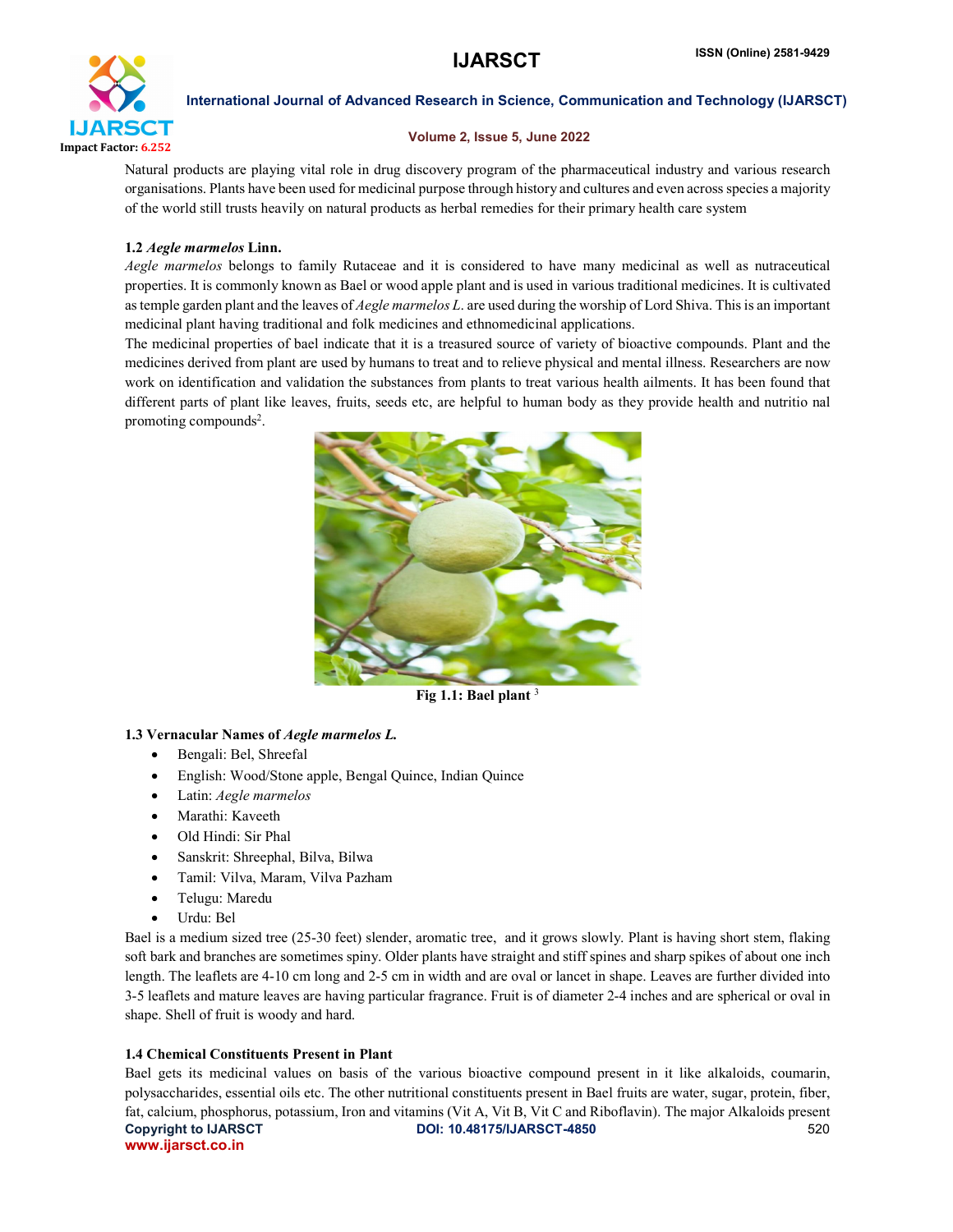

## Volume 2, Issue 5, June 2022

in Bael are aegelin, aegelinine, fragine, o-methyl halforodinine, oiso pentanyl halfordinol, ethyl cinnamide, ethyl cinnamide. It contains 9% tannin in the pulp of wild fruits and its percentage is less in cultivated type.

Tannins are also present in leaves as skimmianine. The essential oil of the leaves contains d-limonene, 56% adphellandrene, cineol, citronellal, citral; 17% pcyrnene, 5% cumin aldehyde. The coumarins present in Bael fruit include marmelosin, marmesin, imperatorin, marmin, alloimperatorin, methyl ether xanthotoxol, scoparone, scopoletin, umbeliferone, marmalades and marmenol. Ascorbic acid, sitosterol, crude fibers, α-amyrin, crude proteins are other minor constituent. The various polysaccharides present in Bael are Galactose, arabinose, uronic acid, L-rhamanose. Carotenoids are principle pigment responsible for imparting pale yellow colour to fruit.3

# 1.4.1 Active Constituents Present in Plant:

- 1. Alkaloid: Aegelin, aegelenine, marmeline, dictamine, fragrine, O-methylhalfordinine, Oisopentanylhalford iniol, N-4-methoxy styryl cinnamide.
- 2. Coumarin: Marmelosin, marmesin, imperatorin, marmin, alloimperatorin, methylether, xanthotoxol, scoparone, scopoletin, umbelliferone, psoralen and marmelide.
- 3. Polysaccharide: Galactose, arabinose, uronic acid and L-rhamnose was obtained on hydrolysis.
- 4. Tannin: Tannin was also present in leaves and fruit as skimmianine. Carotenoids were also reported, which import pale colour to fruit.

# 1.6 Extraction

Extraction is the most crucial step in the analysis of medicinal plants, because it is necessary to remove the desired chemical components from the plant materials for further separation and characterization. The basic operation included steps, such as pre-washing, drying of plant materials or freeze drying, grinding to obtain a homogenous sample and often improving the kinetics of analytic extraction and also increasing the contact of sample surface with the solvent system.

Potential active constituents are not lost, distorted or destroyed during the preparation of the extract from plant samples are possible if proper actions must be taken. If the plant was selected on the basis of traditional uses, then it is needed to prepare the extract as described by the traditional healer in order to mimic as closely as possible the traditional 'herbal' drug. The solvent selection for system largely depends on the specific nature of the bioactive compound being targeted. Different solvent systems are available to extract the bioactive compound from natural products.

The extraction of hydrophilic compounds uses polar solvents such as methanol, ethanol or ethyl-acetate. For extraction of more lipophilic compounds, dichloromethane or a mixtureof dichloromethane/methanol in ratio of 1:1 are used. In some instances, extraction with hexane is used to remove chlorophyll. As the target compounds may be non-polar to polar and thermally labile, the suitability of the methods of extraction must be considered. Various methods, such as sonification, heating under reflux, Soxhlet extraction and others are commonly used for the plant samples extraction. In addition, plant extracts are also prepared by maceration or percolation of fresh green plants or dried powdered plant material in water and/or organic solvent systems<sup>5</sup>

Bael (*Aegle marmelos Corr*.) is an indigenous fruit of India belongs to family Rutaceae. *Aegle marmelos* is extensively distributed all over India and is acknowledged by various names atvarious places



Fig: Plant of *Aegle marmelosL*.

www.ijarsct.co.in

Copyright to IJARSCT DOI: 10.48175/IJARSCT-4850 521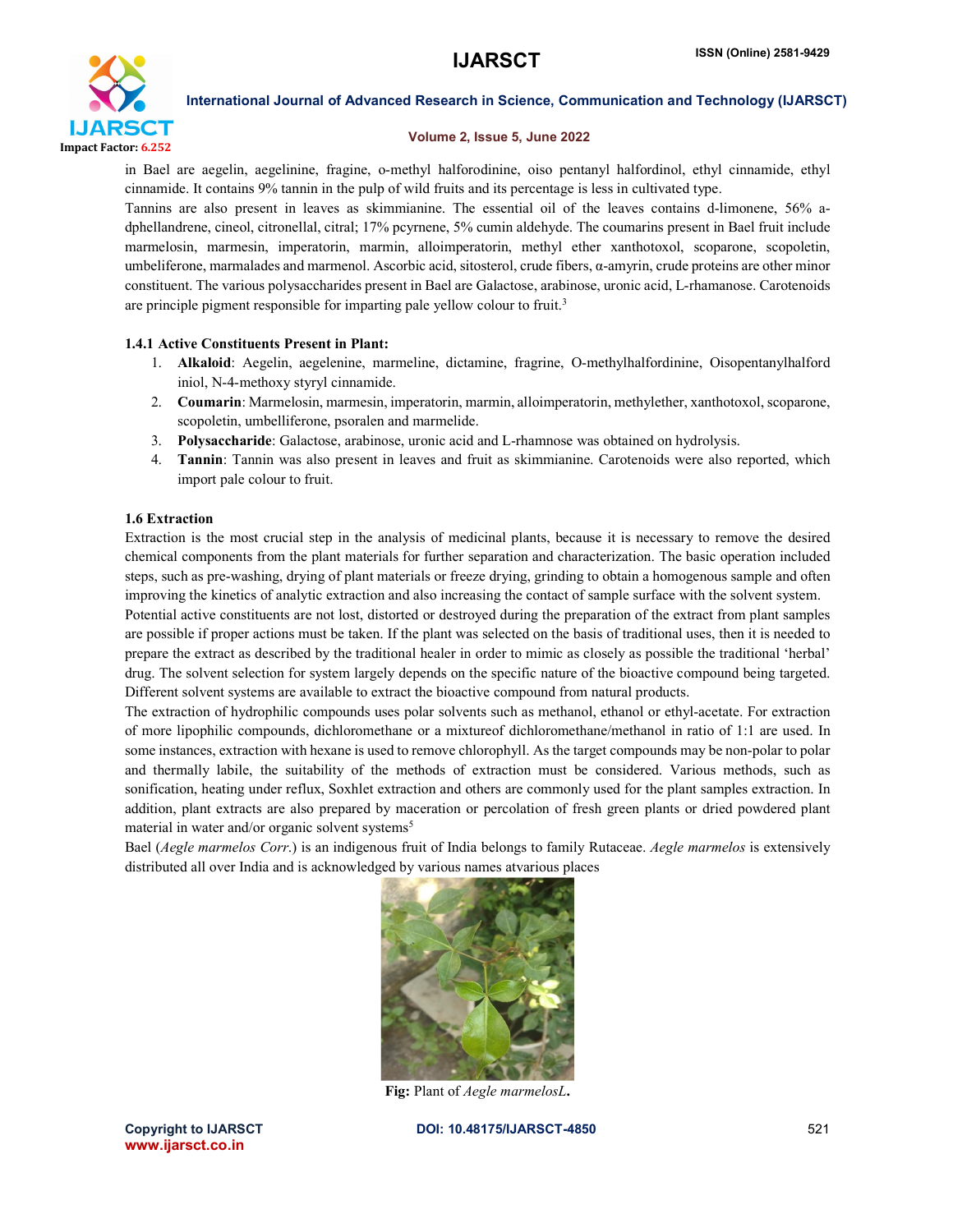

#### Volume 2, Issue 5, June 2022

# 1.7 Vernacular Names of *Aegle marmelos L*.:5

- Bengali: Bel, Shreefal
- English: Wood/Stone apple, Bengal Quince, Indian Quince
- Latin: Aegle marmelos
- Marathi: Kaveeth
- Old Hindi: Sir Phal
- Sanskrit: Shreephal, Bilva, Bilwa
- Tamil: Vilva, Maram, Vilva Pazham
- Telugu: Maredu
- Urdu: Bel

#### 1.8 Taxonomy

| Kingdom          | Plantae       |
|------------------|---------------|
| Order            | Spindales     |
| Family           | Rutaceae      |
| <b>Subfamily</b> | Aurantioideae |
| Genus            | Aegle         |
| <b>Species</b>   | A. marmelos   |

Table 1.1 - Taxonomical classification 7

# 1.8.1 Leaves:

The deciduous, alternate leaves, borne singly or in 2's or 3's, are composed of 3 to 5 oval, pointed, shallowly toothed leaflets, 4-10cm long, 2-5cm wide, the terminal one with a long petiole. Mature leaves produce a disagreeable odour when bruised. Leaf is trifoliate, alternate, each leaflet 5- 14 X 2-6 cm, ovate with tapering or pointed tip and rounded base, untoothed or with shallow rounded teeth. Young leaves are pale green or pinkish, finely hairy while mature leaves are dark green and completely smooth.



Fig 5.2: Leaf of *Aegle marmelos*

### 1.8.2 Flowers

Flowering occurs in April and May soon after the new leave. Fragrant flowers, in clusters of 4 to 7 along the young branch lets, have 4 recurved, fleshy petals, green outside, yellowish inside, and 50 or more greenish yellow stamens. Greenish white, sweetly scented, bisexual, actinomorphic, ebracted. Hypogynous, stalked: stalk,8 mm long, diameter of a fully open flower,1.8 cal: borne in ateral panicles of about 10 flowers, arising from the leaf axil: calyx, gamosepalous, fivelobed, pubescent, light green, very small in comparison with petals: corolla polypetalous, with 5 petals, imbricate,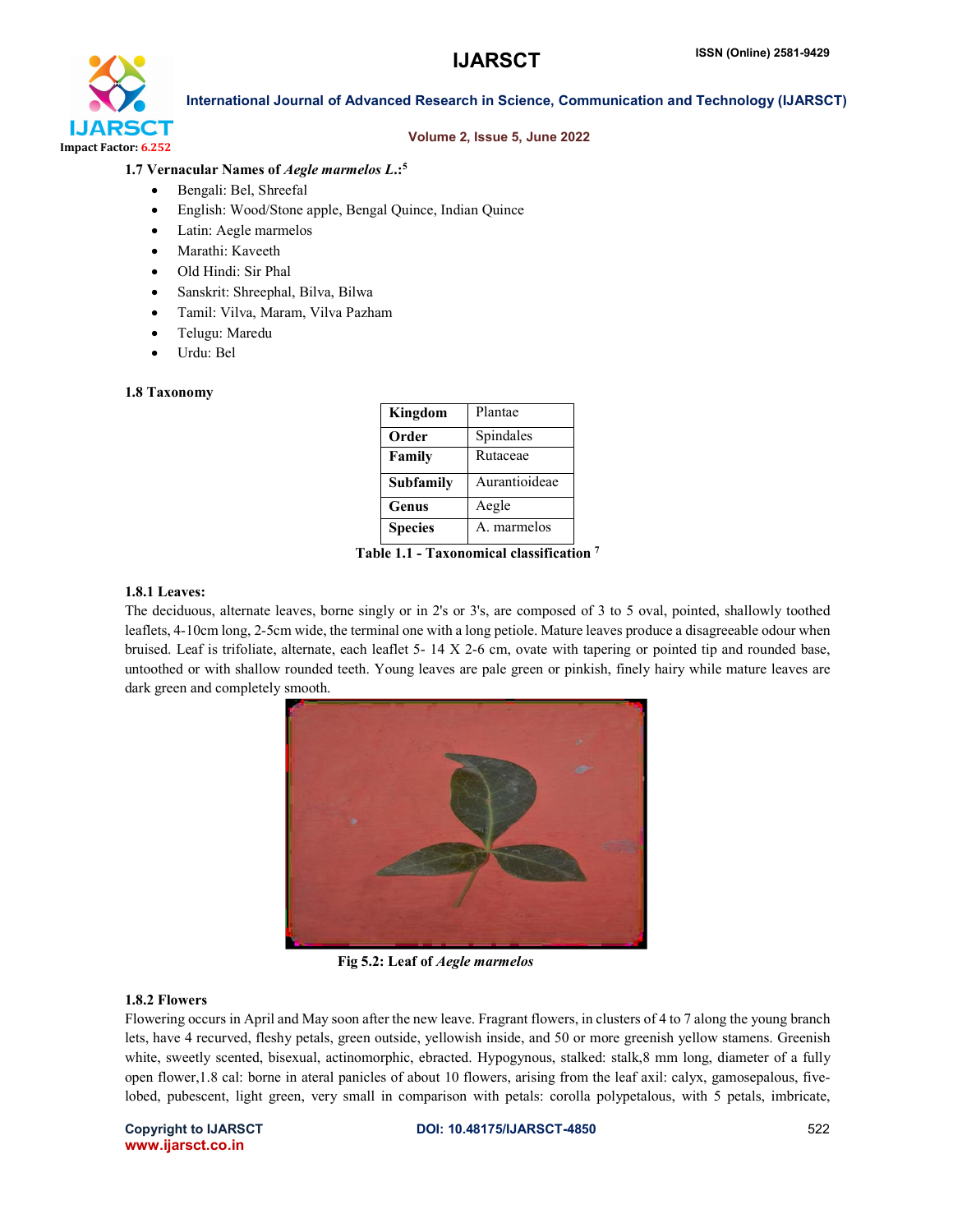

# Volume 2, Issue 5, June 2022

leathery, pale yellow from above and green from beneath, length 4mm: androecium, polyandrous, numerous, basifixed, 4mm long, dehiscing longitudinally: gynoecium, light green, 7mm long, having capitate stigma and terminal style. Extract of distiled flower is used as tonic for stomach, intestine, anti-dysenteric, anti-diabetic, diphoretic and local anaesthetic.



Fig: flower of *Aegle marmleos*

# 1.8.3 Fruits

The fruit, round, pyriform, oval, or oblong, 5-20cm in diameter, may have a thin, hard, woody shell or a more or less soft rind, grey-green until the fruit is fully ripe, when it ripe turns yellowish. It is dotted with aromatic, minute oil glands. Inside, there is a hard central core and 8 to 20 faintly defined triangular segments, with thin, dark-orange walls, filled with aromatic, pale orange, pasty, sweet, resinous, more or less astringent pulp. Fruit ripens in 10 to 11 months from bloom–March to June. Fruits contain 61.5g water, 1.8g protein, 0.39g fat, 1.7g minerals, 31.8g carbohydrates, 55mg carotene, 0.13mg thiamine, 1.19mg riboflavin, 1.1mg niacin, and 8mg per 100g of edible portion vitamin C.



Fig: Fruit of Aegle marmleos

#### 1.8.4 Seeds:

In the pulp 10 to 15 flattened-oblong seeds are present. The seeds are about 1cm long, bearing woolly hairs and each enclosed in a sack of adhesive, transparent mucilage that solidifies on drying. Seed oil exhibit antibacterial effect against vibrio cholera, E.coli. Essential oils also exhibit antifungal activity against physallospora tucumanesis



www.ijarsct.co.in

Copyright to IJARSCT **DOI: 10.48175/IJARSCT-4850** 523 Fig: Seed of Aegle marmleos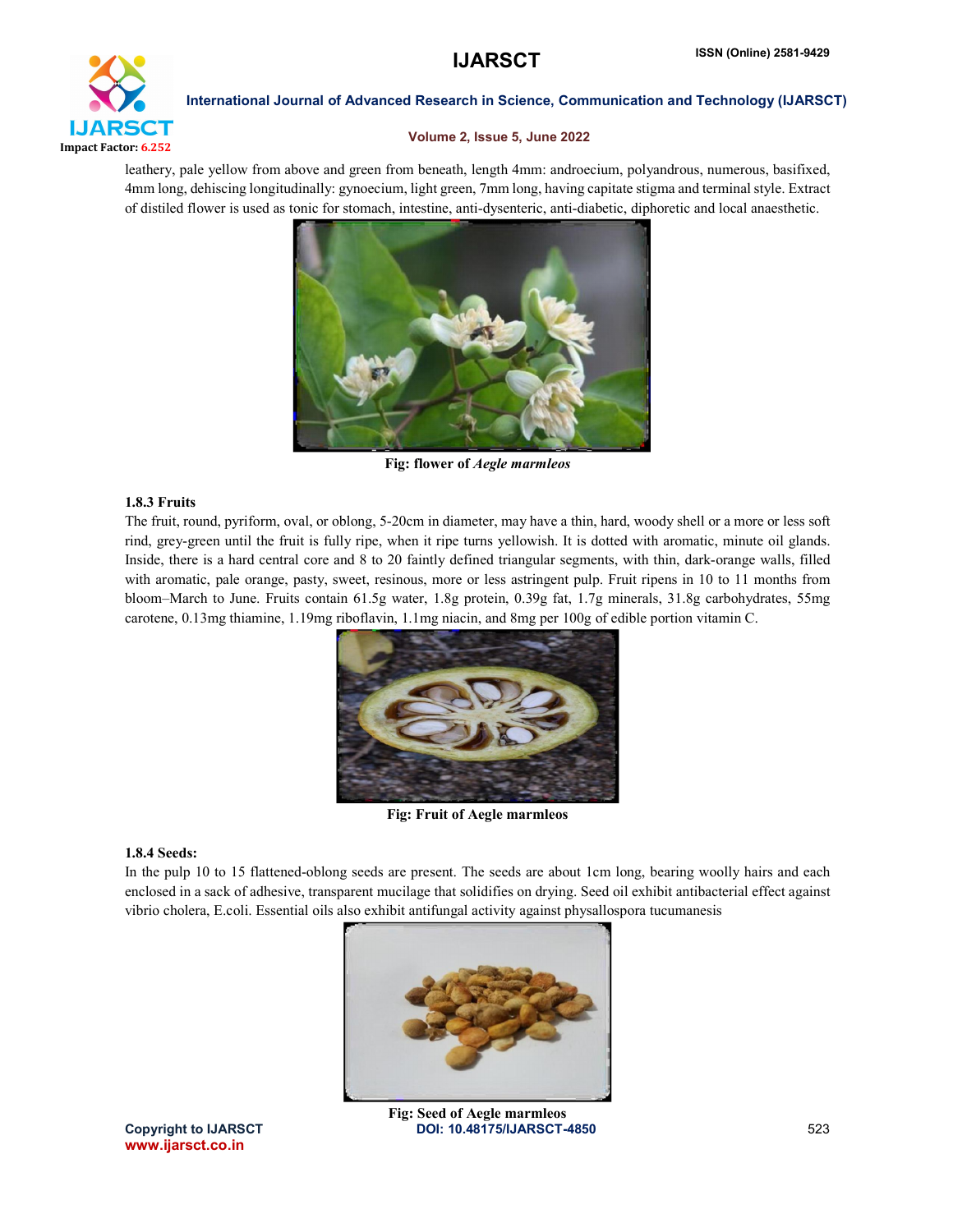

#### Volume 2, Issue 5, June 2022

# 1.8.5 Thorn:

Bael tree armed with straight, sharp, axillary thorns, 2-5 cm long. Considerable variation in thorn, its number, size, shape is tunic in different genotypes. In some of the genotypes, thorn is small and short. It can also be observed that the leaf convert into spine in pair in very few genotypes. Generally, two thorns at a node are common. Goma Yashi is thornless under rained dryland conditions of eastern India. In some of the genotypes, thorn may be seen in primary branches, but not at secondary or tertiary branches render dry land condition. However, it may vary in different agro climatic conditions.<sup>8</sup>





Fig: Thorn of *Aegle marmleos*

# 1.9 Physicochemical parameters of *Aegle marmelos*:

| Sr No.        | <b>Plant parts</b> | <b>Chemical constituents</b>                                                                                                                                                                                                          |  |  |  |
|---------------|--------------------|---------------------------------------------------------------------------------------------------------------------------------------------------------------------------------------------------------------------------------------|--|--|--|
|               | Leaf               | Skimmianine, Aegelin, Rutin, α-sitosterol, β-sitosterol, Flavone, Lupeol, Cineol, Citral,<br>Glycoside, O- isopentenyl, Hallordiol, marmeline, Citronellal, Cuminaldehyde,<br>Phenylethyle cinnamamides, Euginol, Marmesinin, Aegelin |  |  |  |
| $\mathcal{D}$ | fruit              | Marmelosin, Luvangetine, Auraptin, Psoralen, Marmelide, Tannin, Phenol                                                                                                                                                                |  |  |  |
| 3             | Seeds              | Essential oils,-D-limonene, A-D-phellandrene, Cineol, Citronellal, Citral, P-Cymene,<br>Cumin aldehyde                                                                                                                                |  |  |  |
| 4             | Root               | Alkaloid, Halopine, Coumarins, Terpines                                                                                                                                                                                               |  |  |  |
| 5             | <b>Bark</b>        | Fagarine, Marmin, Furoquinoline, Alkaloids                                                                                                                                                                                            |  |  |  |

Table 2: Chemical constituents present in different parts of *Aegle marmleos*

#### 1.10 Nutritional value of *Aegle marmelos*

| <b>Nutrients</b> | Values per 100    |
|------------------|-------------------|
| Energy           | 137 k. cal        |
| Carbohydrate     | 31.8 <sub>g</sub> |
| Protein          | 1.8 <sub>g</sub>  |
| Fat              | 0.3 <sub>g</sub>  |
| Water            | 55 g              |
| Fibre            | 2.9 g             |
| <b>Vitamins</b>  | Value per 100 g   |
| Vitamin A        | 55 mg             |
| Vitamin C        | $60 \text{ mg}$   |
| Vitamin B1       | $0.13$ mg         |
| Vitamin B2       | $1.19$ mg         |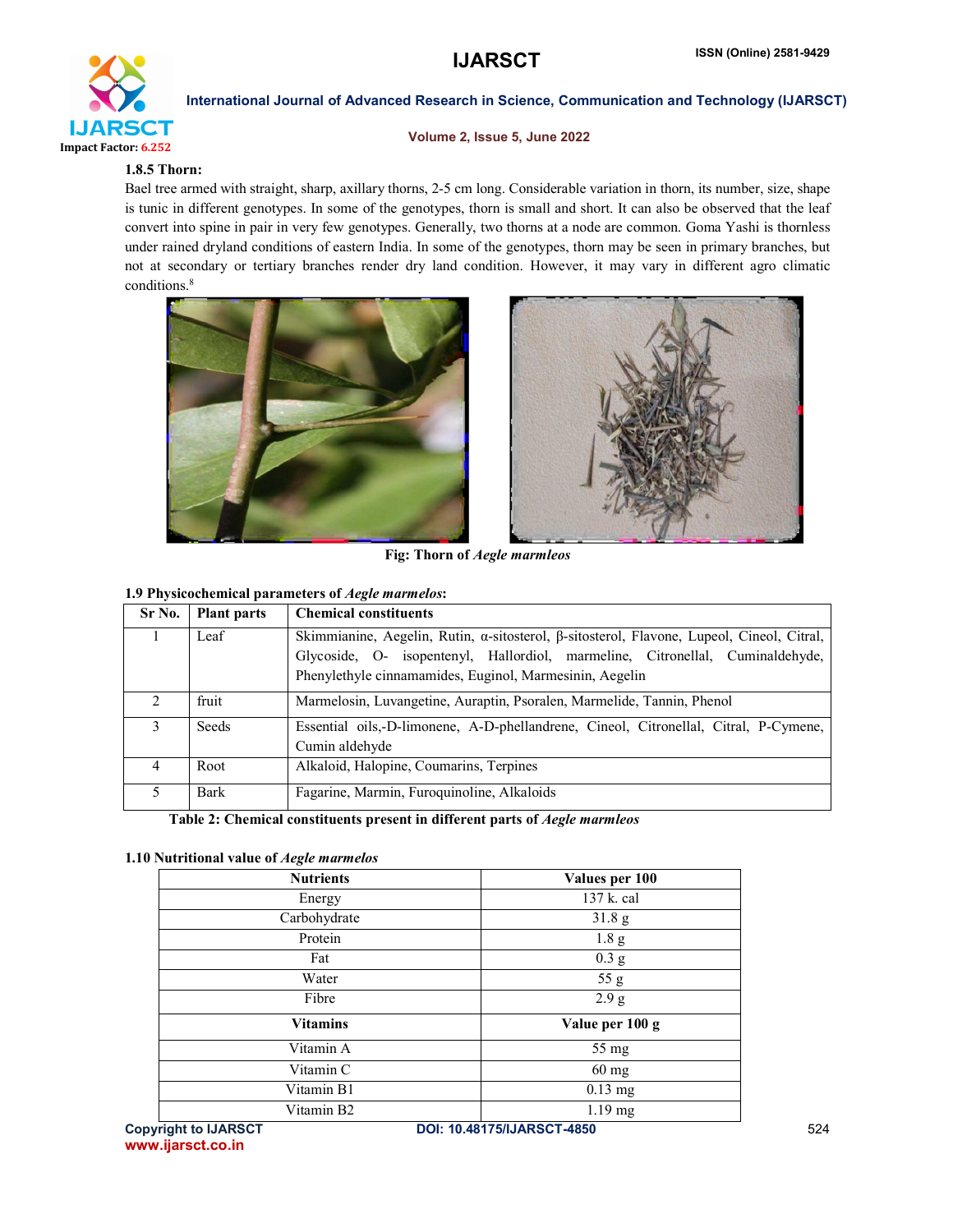

#### Volume 2, Issue 5, June 2022

Vitamin B3 1.1 mg

Table 3: Nutritional value of *Aegle marmelos*

# 1.11 Medicinal Uses

- Bael's fruit serves as stool binding. In fact it is used in condition like diarrhoea, dysentery etc.
- Bael leaves powder has an anti-diabetic effect.
- Juice of bael leaves with black pepper i.e. kali marich taken three times a day is helpful in jaundice.
- Syrup prepared from bael fruit pulp, with tamarind used to treat burning sensation on skin, diarrhoea, yellow coloration of skin, nausea etc.
- Poultice of bael leaves applied on eyes gives good result for pain and redness in eyes

# II. MATERIAL AND METHOD

# 2.1 Experimental Work

# A. Collection

The whole plant of *Aegle marmelos Linn*. is collected from suitable geographical location samarth college area, belhe in the state of Maharashtra, in the month of Feb-March 2022

### B. Chemicals Required

| Sr. No         | <b>Chemicals</b>     | Make                              |
|----------------|----------------------|-----------------------------------|
| 1              | Acetone              | Research-Lab Fine Chem industries |
| $\overline{2}$ | Chloroform           | <b>RANKEM</b>                     |
| 3              | Distilled water      | Lab prepared                      |
| $\overline{4}$ | Ethanol              | Research-Lab Fine Chem industries |
| 5              | Ethyl acetate        | Research-Lab Fine Chem industries |
| 6              | Fehlings solution A  | Moly Chem                         |
| 7              | Fehlings solution B  | Moly Chem                         |
| 8              | Ferric chloride      | Thermo Fisher Scientific          |
| 9              | Glacial acetic acid  | Research Lab Fine Chem            |
| 10             | Hydrochloric Acid    | <b>LOBA</b>                       |
| 11             | Magnesium turning    | Research Lab                      |
| 12             | Petroleum ether      | Avra                              |
| 13             | Pyridine             | Research Lab                      |
| 14             | Sodium Hydroxide     | <b>LOBA</b>                       |
| 15             | Sodium Nitroprusside | Loba cheime                       |
| 16             | Sulphuric Acid       | <b>LOBA</b>                       |
| 17             | Toluene              | Research Lab                      |
| 18             | Zinc Dust            | Loba cheime                       |

Table 4 : Chemical used in project

# C. Preparation of Reagents<sup>8</sup>

The following Reagents were freshly prepared in the laboratory are as follows.

#### D. Mayer's Reagent:

Weighed about mercuric chloride (1.36 g) and potassium iodide (5 g) and dissolve it in 100 ml distilled water.

# E. Dragendorff's Reagent

Copyright to IJARSCT **DOI: 10.48175/IJARSCT-4850** 525 Weighed bismuth nitrate (0.5 g) into empty beaker and add concentrated HCl (10 ml). Weighed potassium iodide (4 g) into another beaker and add little water until it dissolves, mix both solutions.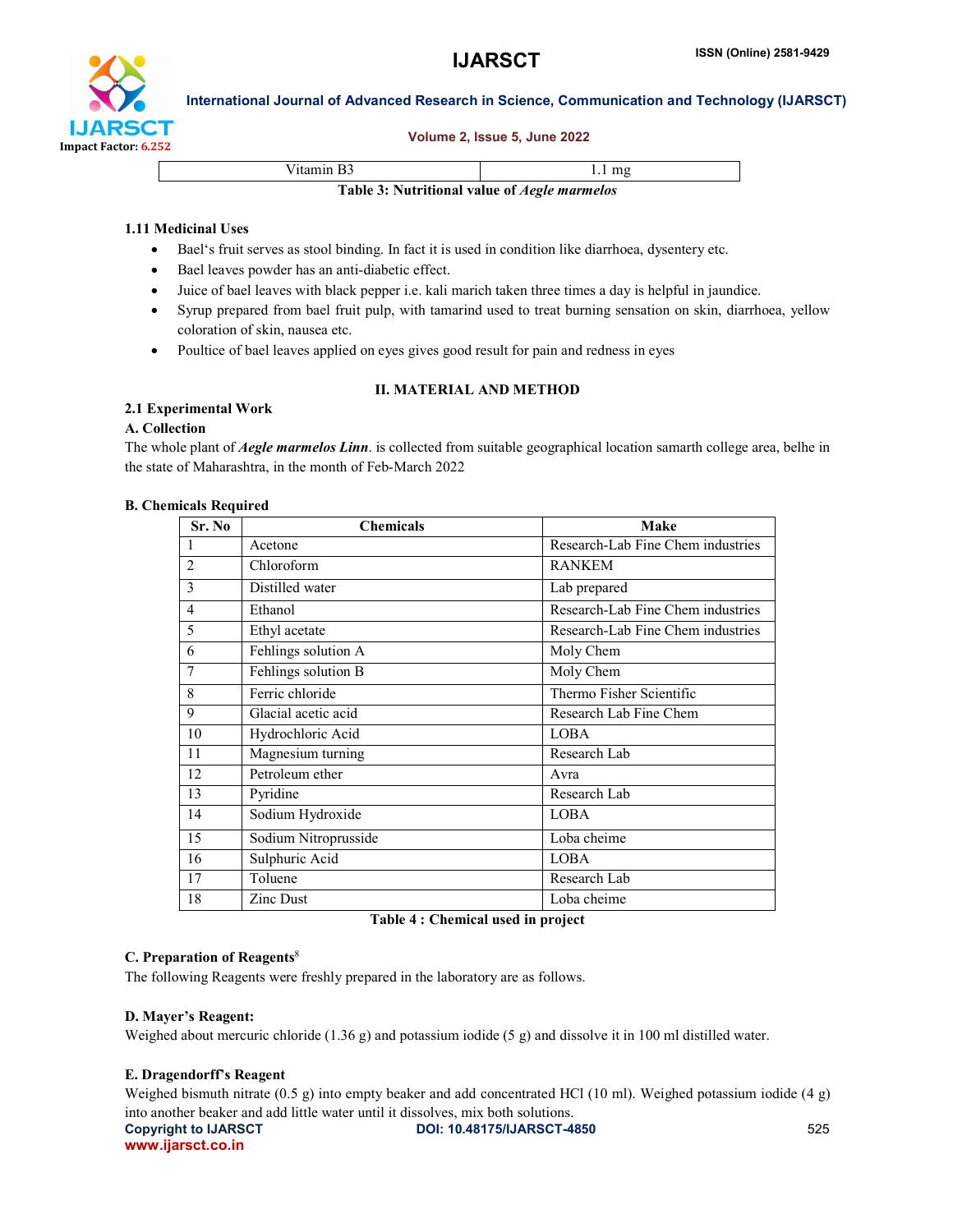

#### Volume 2, Issue 5, June 2022

### F. Wagners Reagent

Dissolve iodine (2.5 g) and potassium iodide (12.5 g) in 250 ml of water to prepare the reagent.

### G. Hager's Reagent

Dissolve picric acid (1 g) in water (100ml) to prepare the reagent.

# 2.2 Preparation of *Aegle marmelos L*. Plant Extract.

#### Hot Continuous Extraction (Soxhlation):

After collection of thorns of *Aegle marmelos*, they are washed with running tab water and shade dried at room temperature. The dried thorns are grinded to powder by using grinder to make a coarse powder



#### Fig 6.1: *Aegle marmleos* thorn extraction

Hot continuous Soxhlet extraction is used for the extraction of powder. Successive method is employed for the extraction and different solvents are used as per polarity. Continuous extraction is started from non-polar to polar solvent (Petroleum ether, chloroform, acetone, ethyl acetate, ethanol and water). 100 g of thorn powdered thorns of *Aegle marmelos* with 500 ml of different solvents are subjected to successive extraction using Soxhlet extractor for 24 hrs after completion of extraction process evaporation of solvent is carried out at room temperature then stored in a refrigerator in tight closed container and used for further experimental work.



# Percentage = Weight of dried extract/ Weight of Plant material take x 100

Fig 6.3: Crude extracts of *Aegle marmleos* thorns

#### 2.3 Preliminary Phytochemical Screening

Phytochemical investigation is carried out for all the extracts as per standard procedure. The crude extracts of various solvents are tested for the presence of alkaloid, glycoside, tannins, flavonoids, carbohydrates, saponins and proteins.<sup>9</sup>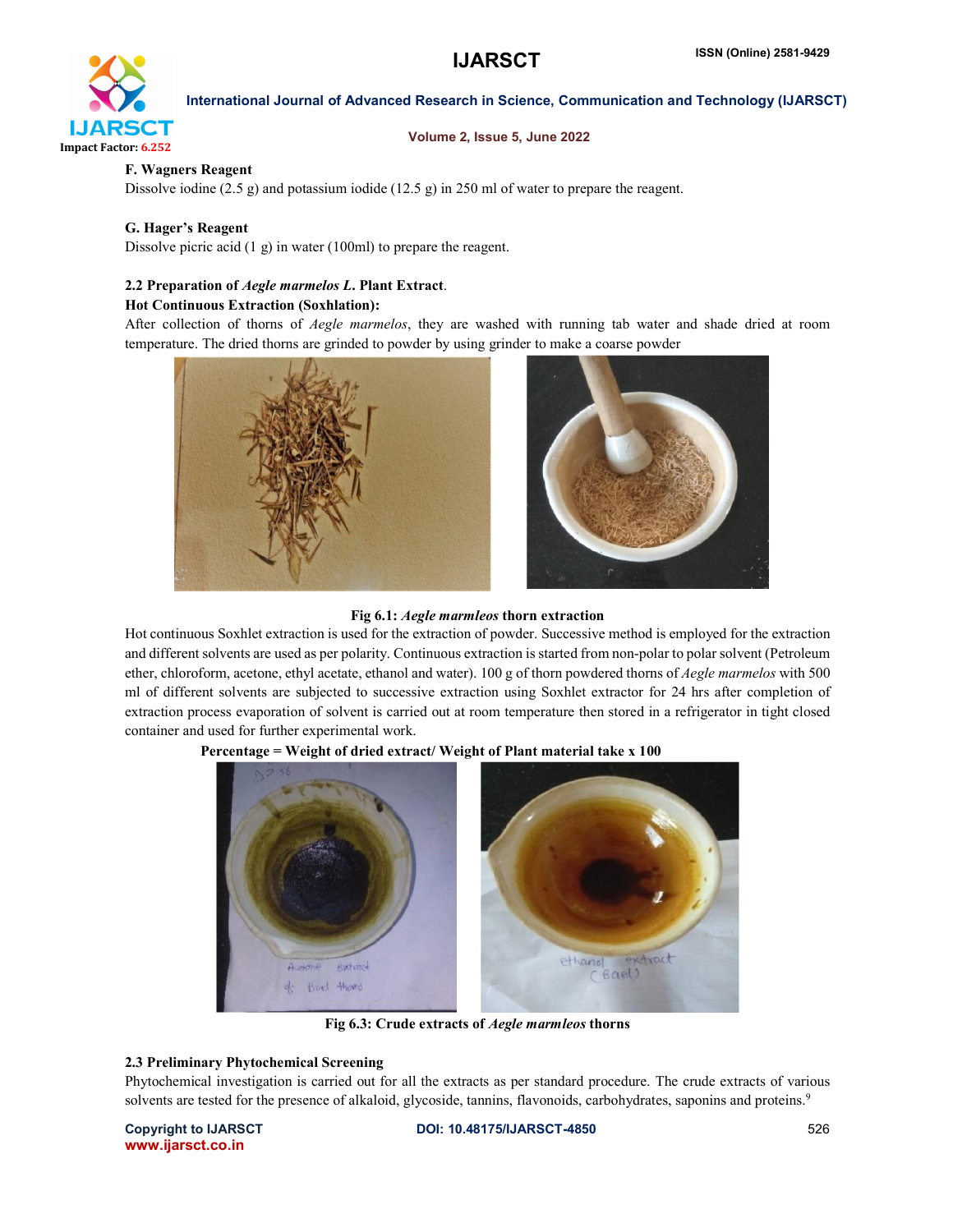

### Volume 2, Issue 5, June 2022

# A. Detection of Alkaloid

- Hager's test: 2mg of thorn extract taken in a test tube and add few drops of Hager's reagent, yellow color indicate presence of alkaloid.
- Wagner's test: 2 mg of thorn extract in a test tube and add iodine solution in potassium iodide (Wagner's reagent), formation of brown color ppt indicate presence of alkaloid.

# B. Detection of Glycoside

- Legal test: To thorns extract of *aegle marmelos* add pyridine and alkaline solution of sodium Nitroprusside solution. An appearance of blood red color indicate presence of cardiac glycoside.
- Killer-Killani test: To extract add glacial acetic acid, add 1 drop of Fecl3 solution and conc. H2SO4. Reddish brown colour appear at the junction of two liquid and upper layer appear bluish green

# C. Carbohydrate

- Fehling's test: Two ml of thorn extract mixed with equal volumes of Fehling A and Fehling B in different tubes and boiled for few minutes. Both the contents were mixed as they attain nearly the boiling point. The appearance of brownish-red precipitate formation indicated the presence of carbohydrates.
- Benedicts test: To 0.5 ml of thorn extract of *Aegle marmelos* add 5 ml of Benedict's reagent and boiled for few min. formation of red, yellow or green color depending on amount of reducing sugar present in test solution.
- Molish test: Extract is treated with 2 drops of alcoholic solution of  $\alpha$  –napthol in a test tube. Formation of violet ring at the junction indicate the presence of carbohydrate.

# D. Flavonoids

- Shinoda test: To extract add 5 ml of 95% ethanol /t-butyl alcohol, few drops of HCl and 0.5 g magnesium turnings. Orange, red pink to purple colour appear (flavonols, dihydro derivatives, and xanthenes).
- Sulphuric acid test : Add sulphuric acid to the thorn extract. Flavones, and flavonols dissolve into it and give a deep yellow solution. Chalcones and aurons give red or red bluish solution. Flavones give orange to red colour.

#### E. Saponin

 Froth formation test: Two ml of thorn extract was taken in a test tube and shaken until a stable froth or foam was formed for 5 minutes (in presence of saponin), however, no foam was formed for 5 minutes indicating the absence of saponin in thorn extract.

# F. Tannin

- Lead acetate test: To the thorn extract add lead acetate solution, formation of white precipitate indicate presence of tannin.
- Ferric chloride test: Thorn extract is treated with few drops of 5% Ferric chloride solution. Formation of brownish black solution or greenish black solution indicate presence of tannin.

# 2.4 Antibacterial activity against different bacteria by Well plate diffusion Method:

The antibacterial activity of the plant extracts was tested against gram positive and gram-negative bacteria, bacillus subtilis (MTCC 441) and Escherichia Coli (ATCC 11229).

# A. Well Diffusion Method

The inoculum of the microorganism was prepared from the bacterial cultures. 15ml of nutrient agar (Hi media) medium was poured in clean sterilized Petri plates and allowed to cool and solidify. 100 μl of broth of bacterial strain was pipette out and spread over the medium evenly with a spreading rod till it dried properly. Wells of 6mm in diameter were bored using a sterile cork borer.

Copyright to IJARSCT **DOI: 10.48175/IJARSCT-4850** 527 www.ijarsct.co.in Solutions of both the extracts (5000μg/ml) in DMSO were prepared. 100μl of plant extracts solutions was added to the wells. The petri plates incubated at 37 0C for 24 h. streptomycin (1mg/ml) was prepared as a positive control DMSO was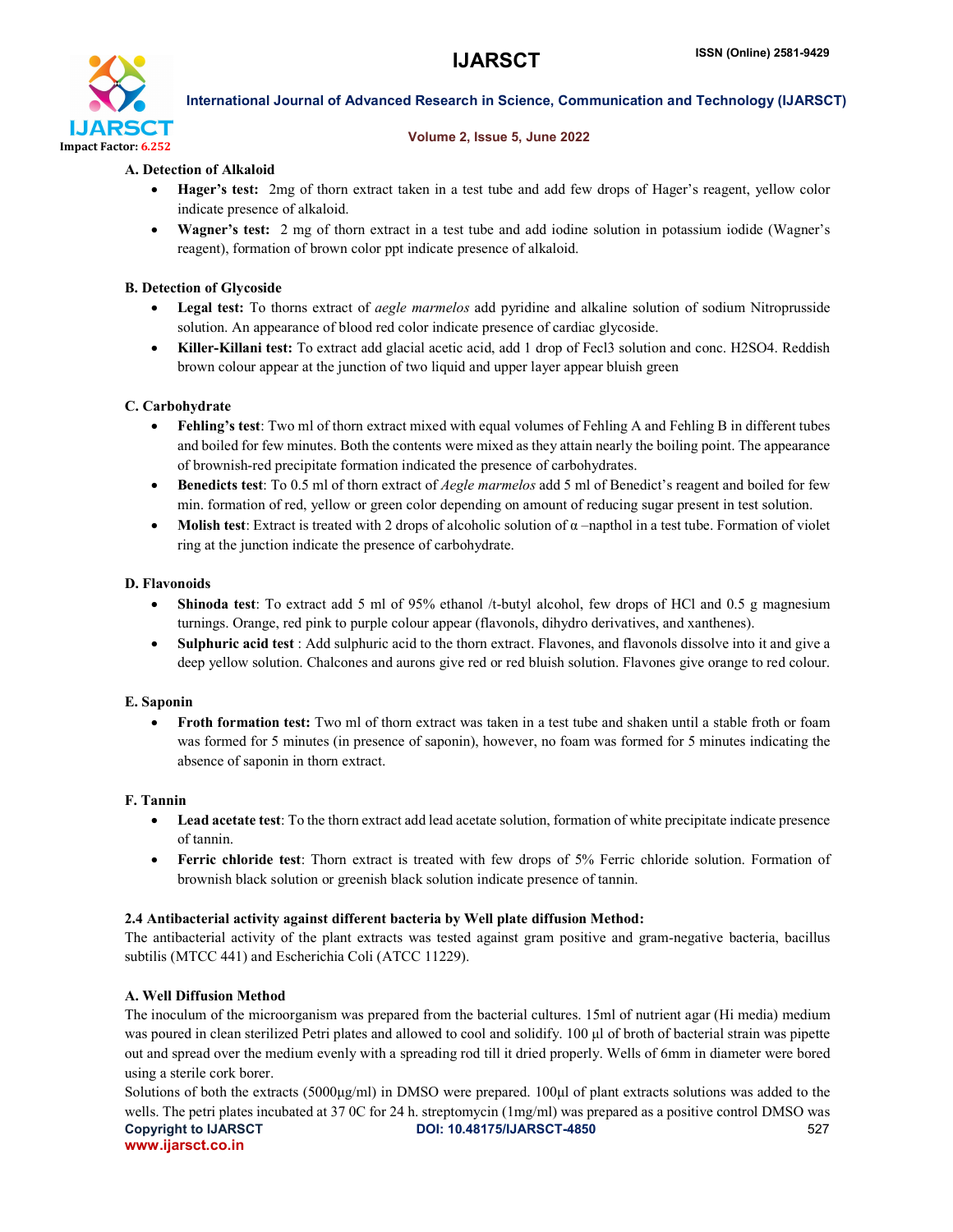

# Volume 2, Issue 5, June 2022

taken as negative control. Antibacterial activity was evaluated by measuring the diameters of the zone of inhibitions (ZOI) all the determination were performed in triplicates <sup>11</sup>

### 2.5 Observation





A) E. coli B) Bacillus subtilis Fig: Zone of inhibition against bacterial Plate images

III. RESULT

| Sr No          | <b>Chemical</b>       | Pet ether | <b>Chloroform</b> | Acetone | Ethyl   | <b>Ethanol</b> | <b>Aqueous</b> |
|----------------|-----------------------|-----------|-------------------|---------|---------|----------------|----------------|
|                | test                  | extract   | extract           | extract | acetate | extract        | extract        |
|                |                       |           |                   |         | extract |                |                |
|                | Alkaloid              | $+Ve$     | $+Ve$             | $+Ve$   | $+Ve$   | $+Ve$          | $+Ve$          |
| 2              | Glycoside             | $-Ve$     | $+Ve$             | $+Ve$   | $+Ve$   | $+Ve$          | $+Ve$          |
| 3              | Tannin &<br>phenolics | $+Ve$     | $+Ve$             | $+Ve$   | $+Ve$   | $+Ve$          | $+Ve$          |
| $\overline{4}$ | Flavonoids            | $-Ve$     | $+Ve$             | $+Ve$   | $+Ve$   | $+Ve$          | $+Ve$          |
| 5              | saponins              | $-Ve$     | $+Ve$             | $+Ve$   | $+Ve$   | $+Ve$          | $+Ve$          |
| 6              | Carbohydrat           | $-Ve$     | $+Ve$             | $-Ve$   | - Ve    | $+Ve$          | $+Ve$          |

Table 8: Phytochemical screening of extracts of *Aegle marmelos* thorns

| Sr No | <b>Samples</b>    | Conc.<br>(mg/ml) | Zone in diameter<br>against E. Coli | Zone in diameter against<br><b>Bacillus subtilis</b> |
|-------|-------------------|------------------|-------------------------------------|------------------------------------------------------|
|       | Control           | ۰                | 00                                  | 00                                                   |
|       | Standard          |                  | $16 \text{ mm}$                     | $16 \text{ mm}$                                      |
| Ĵ     | Aqueous extract   |                  | $21 \text{ mm}$                     | $10 \text{ mm}$                                      |
|       | Ethanolic Extract |                  | $22 \text{ mm}$                     |                                                      |

Table 9. Antimicrobial Activity of aqueous and ethanolic extract against Bacillus Subtilus and E. coli

# IV. DISCUSSION

In the present work plant selection, collection is done at the Samarth institute of pharmacy and it is identify as twig of plant *Aegle marmelos linn* belonging to family Rutaceae. This plant is used for further analysis.

Successive extraction method is used for extraction of given plant material and different fraction are made using various solvent as per polarity of solvent from non-polar to polar. Prepared fractions of given plant material is characterised by Thin layered chromatography.

Morphology of *Aegle marmelos* L. is studied. Standardisation of powder is done by the determination The percentage yield of thorn is found to be in the range 0.4 %, 2.4933 %, 1.6 %, 0.2 %, 1.57 and 5.13% respectively. Phytochemical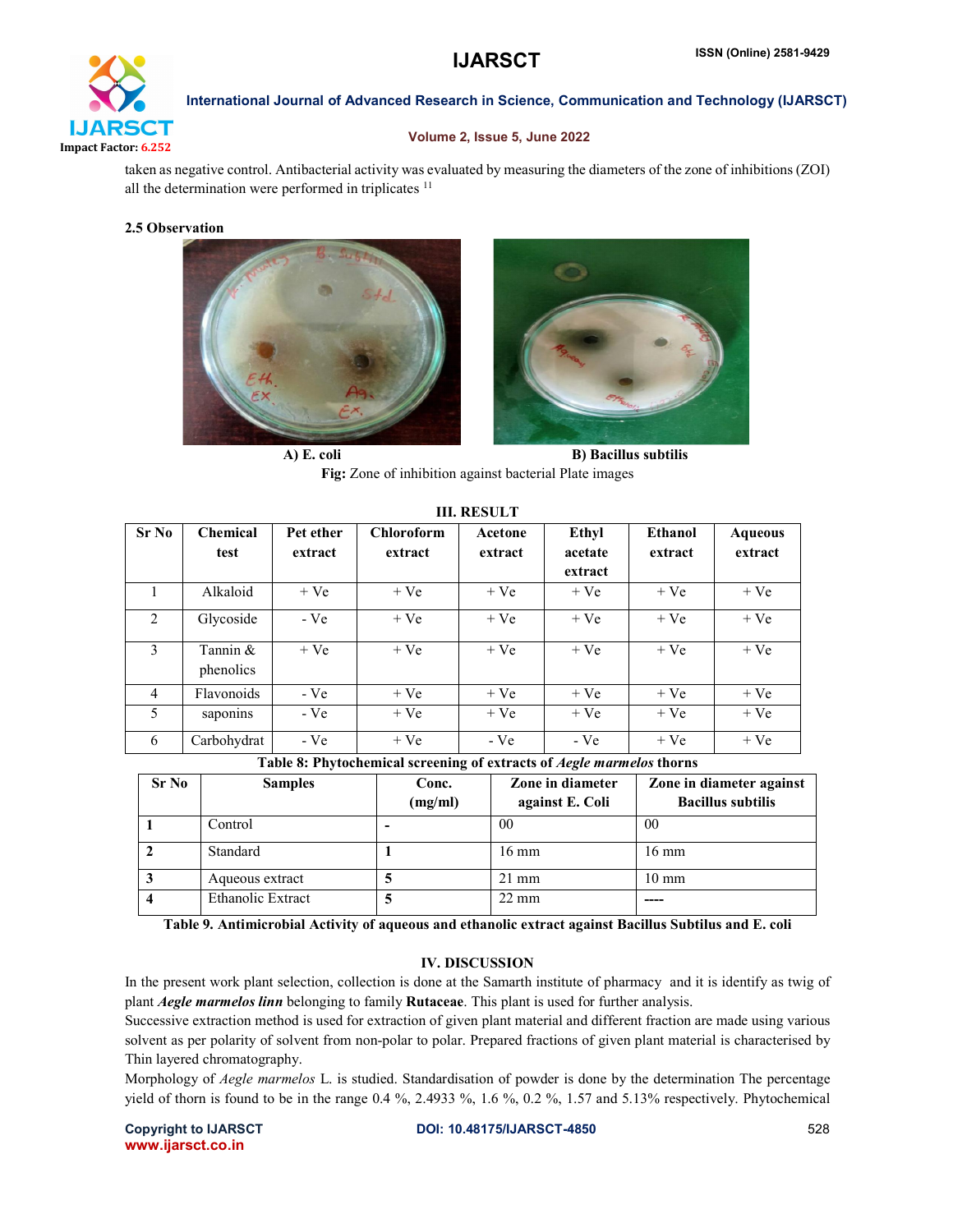

#### Volume 2, Issue 5, June 2022

screening conclude that the given plant material shows the presence of alkaloid, glycoside, flavonoids, tannin, phenolic, carbohydrates, proteins and amino acids.

Transverse section of *Aegle marmleos L*. plant Thorn shows the presence of cork cambium, cortex, stone cells, starch grains, parenchymatous cells and Trichomes. The presence of yellowish brown appearance is due to the presence of high tannin content in thorns. Starch grain of variable sizes were detected.

### Antibacterial Study

In present study the in vitro antimicrobial activity was performed by well diffusion assay. Experiment was performed on aqueous and ethanolic extract of *Aegle marmleos* thorns, in concentration of 5 mg/ml. The result of study showed that Thorn extract of *Aegle marmleos* validated diverse antimicrobial activities against tested organisms.

On evalution it was observed that thorn extract has shown highest zone of inhibition against E coli, in contrast the extract exhibit moderate zone of inhibition against bacillus subtilis. The aqueous extract of *Aegle marmelos* thorn extract shows moderate zone of inhibition against Bacillus subtilis while ethanol shows poor antibacterial activity.

Against bacillus subtilis. Similarly ethanolic thorn extract of aegle marmleos exhibit highest zone of inhibition against Escherichia coli about 22mm diameter of zone, while aqueous extract produce zone of inhibition about 21 mm. In previous antibacterial study it was reported that both ethanolic and aqueous extract of *Aegle marmelos* leaves showed considerably more activity than aqueous extract.

The activity against candida albicans were found to be lesser as compared to antibacterial activity. When compared with standard drug sample the extract exhibit powerful antimicrobial activity and zone of inhibition was found to be acceptable. However, extract showed satisfactory result against E. coli and bacillus subtilis. The thorn extract exhibit higher activity in gram negative bacteria as compaired to gram positive bacteria the growth of E. coli, a gram negative is inhibited better than gram positive mesophile Bacillus subtilis.

The efficacy of *Aegle marmelos* thorn extracts against Escherichia coli might be due to the existence of the phytoconstituents. It was reported in a study that the antibacterial activity of the plant extract may be due to the phytochemical content. Previous studies revealed that higher concentrations of phenolic compounds in plant extracts might be the reason for the higher antibacterial activity. Secondary metabolite like flavonoids were found to reveal antibacterial activity by the mechanisms like inhibiting nucleic acid synthesis, cytoplasmic membrane functions and energy metabolism.

#### **REFERENCES**

- [1]. N. P. Anulika, E. O. Ignatius, E. S. Raymond, O. Osasere, and A. Hilda, "The Chemistry Of Natural Product : Plant Secondary Metabolites," no. October 2017, 2016
- [2]. K. Bhar, S. Mondal, and P. Suresh, "An eye-catching review of aegle marmelos L. (golden apple)," *Pharmacogn. J.*, vol. 11, no. 2, pp. 207–224, 2019, doi: 10.5530/pj.2019.11.34.
- [3]. "No Title," no. 11305697
- [4]. "No Title," no. 11305697
- [5]. S. S. Mali, R. L. Dhumal, V. D. Havaldar, S. S. Shinde, N. Y. Jadhav, and B. S. Gaikwad, " A Systematic Review on Aegle marmelos (Bael) ," *Res. J. Pharmacogn. Phytochem.*, vol. 12, no. 1, p. 31, 2020, doi: 10.5958/0975-4385.2020.00007.2.
- [6]. A. J. Tradit *et al.*, "Extraction, Isolation And Characterization Of Bioactive Compounds From Plants ' Extracts Institute for Research in Molecular Medicine ( INFORM ), Universiti Sains Malaysia , Minden 11800 ," vol. 8, pp. 1–10, 2011.
- [7]. G. N. Sharma, S. K. Dubey, P. Sharma, and N. Sati, "Medicinal values of bael: (Aegle marmelos) (L.) Corr.: A Review," *Int. J. Curr. Pharm. Rev. Res.*, vol. 2, no. 1, pp. 12–22, 2011.
- [8]. H. R. Gheisari, F. Amiri, and Y. Zolghadri, "Antioxidant And Antimicrobial Activity Of Iranian Bael ( Aegle Marmelos ) Fruit Against Some Food Pathogens," vol. 3, no. 3, 2011
- [9]. R. N. I. No, "Exploring morphovariations," vol. 6, no. 2, pp. 52–57, 2017.
- [10]. K. R. Khandelwal, *No Title*. 2002
- [11]. *K. R. Khandelwal*. 2010